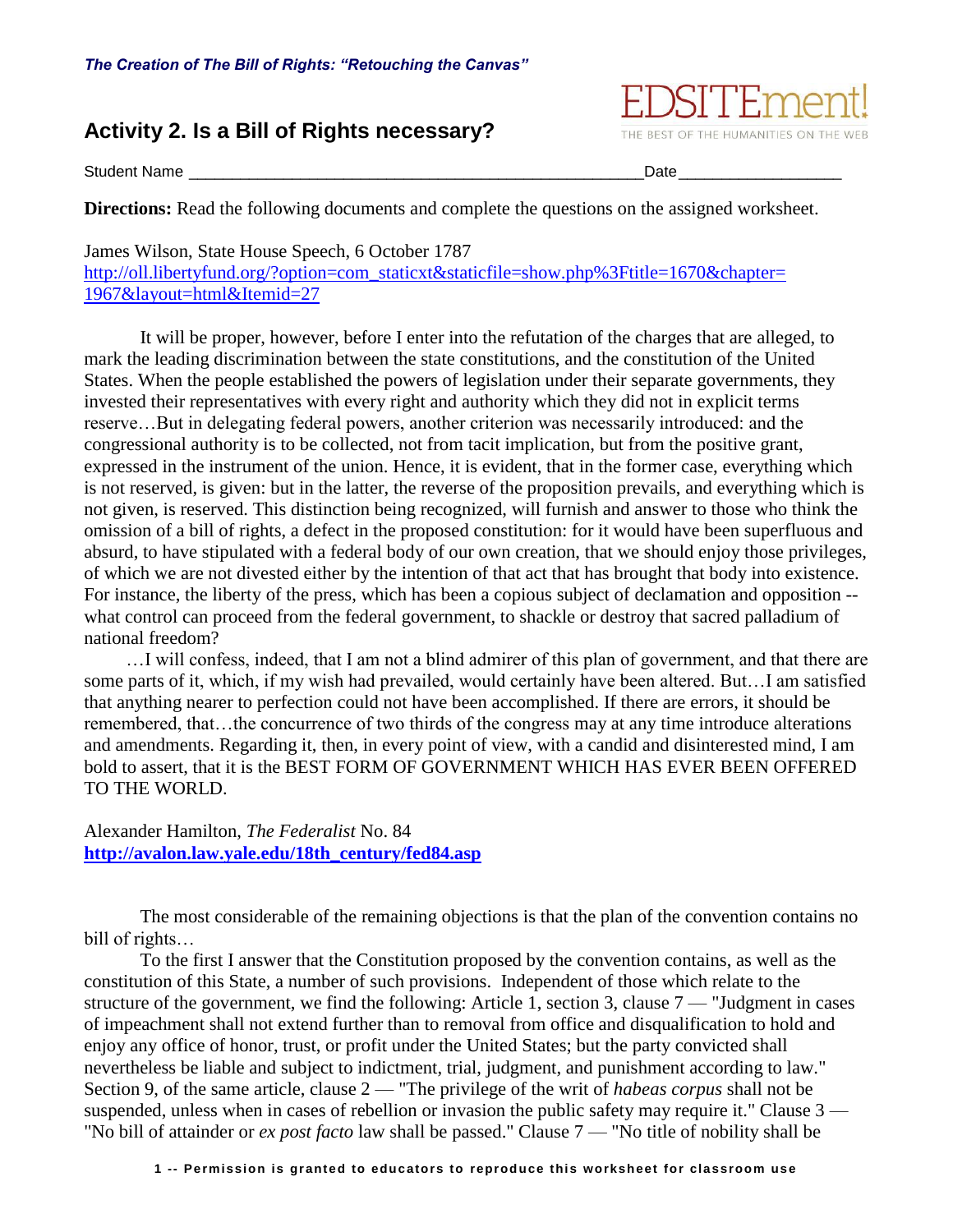### *The Creation of The Bill of Rights: "Retouching the Canvas"*

granted by the United States; and no person holding any office of profit or trust under them shall, without the consent of the Congress, accept of any present, emolument, office, or title of any kind whatever, from any king, prince, or foreign state." Article 3, section 2, clause  $3$  — "The trial of all crimes, except in cases of impeachment, shall be by jury; and such trial shall be held in the State where the said crimes shall have been committed; but when not committed within any State, the trial shall be at such place or places as the Congress may by law have directed..."

But a minute detail of particular rights is certainly far less applicable to a Constitution like that under consideration, which is merely intended to regulate the general political interests of the nation, than to a constitution which has the regulation of every species of personal and private concerns…

I go further and affirm that bills of rights, in the sense and to the extent in which they are contended for, are not only unnecessary in the proposed Constitution but would even be dangerous. They would contain various exceptions to powers not granted; and, on this very account, would afford a colorable pretext to claim more than were granted. For why declare that things shall not be done which there is no power to do? Why, for instance, should it be said that the liberty of the press shall not be restrained, when no power is given by which restrictions may be imposed?...[I]t is evident that it would furnish, to men disposed to usurp, a plausible pretense for claiming that power….

There remains but one other view of this matter to conclude the point. The truth is, after all the declamations we have heard, that the Constitution is itself, in every rational sense, and to every useful purpose, A BILL OF RIGHTS…And the proposed Constitution, if adopted, will be the bill of rights of the Union. Is it one object of a bill of rights to declare and specify the political privileges of the citizens in the structure and administration of the government? This is done in the most ample and precise manner in the plan of the convention; comprehending various precautions for the public security which are not to be found in any of the State constitutions. Is another object of a bill of rights to define certain immunities and modes of proceeding, which are relative to personal and private concerns? This we have seen has also been attended to in a variety of cases in the same plan. Adverting therefore to the substantial meaning of a bill of rights, it is absurd to allege that it is not to be found in the work of the convention…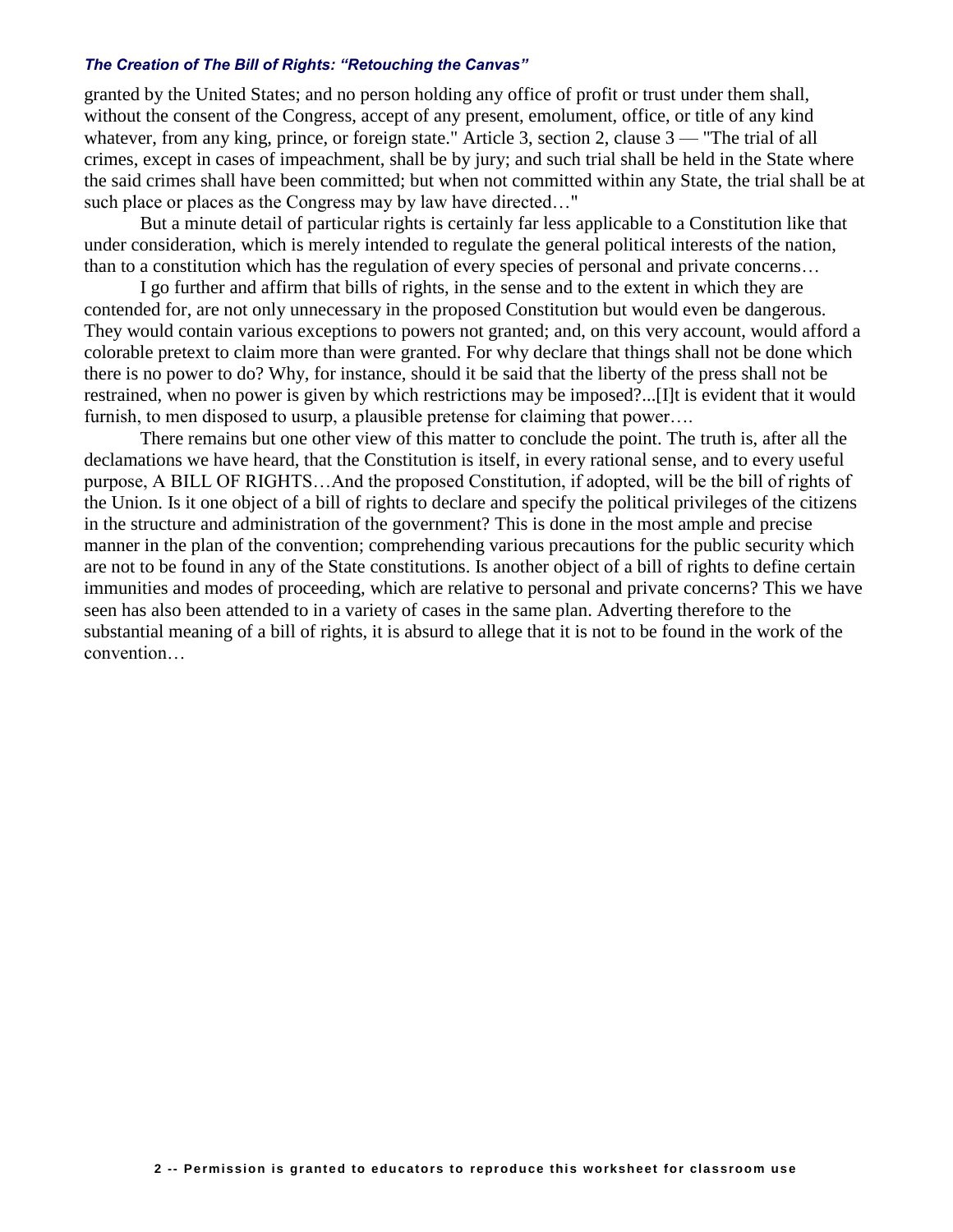Student Name \_\_\_\_\_\_\_\_\_\_\_\_\_\_\_\_\_\_\_\_\_\_\_\_\_\_\_\_\_\_\_\_\_\_\_\_\_\_\_\_\_\_\_\_\_\_\_\_\_\_\_ Date \_\_\_\_\_\_\_\_\_\_\_\_\_\_\_\_

# **Supplemental Activity One: Is a Bill of Rights necessary? The Federalist and Anti-federalist debates**

# **Reading Set A: The Federalist argument against a Bill of Rights**

**Directions**: Read the documents assigned for reading set A and answer the questions on the worksheet.

| Question                                                                                                                                                                   | <b>Answer</b> |
|----------------------------------------------------------------------------------------------------------------------------------------------------------------------------|---------------|
| According to James Wilson, what<br>difference between the national<br>and state governments makes a<br>bill of rights unnecessary in the<br>proposed Federal Constitution? |               |
| Why does Wilson approve of the<br>Constitution even though it is not<br>perfect?                                                                                           |               |
| Why does Hamilton believe that<br>a specific listing of rights "is far<br>less applicable" to the Federal<br>Constitution than to state<br>constitutions?                  |               |
| Why does Hamilton argue that a<br>bill of rights might be dangerous<br>to the liberties of citizens?                                                                       |               |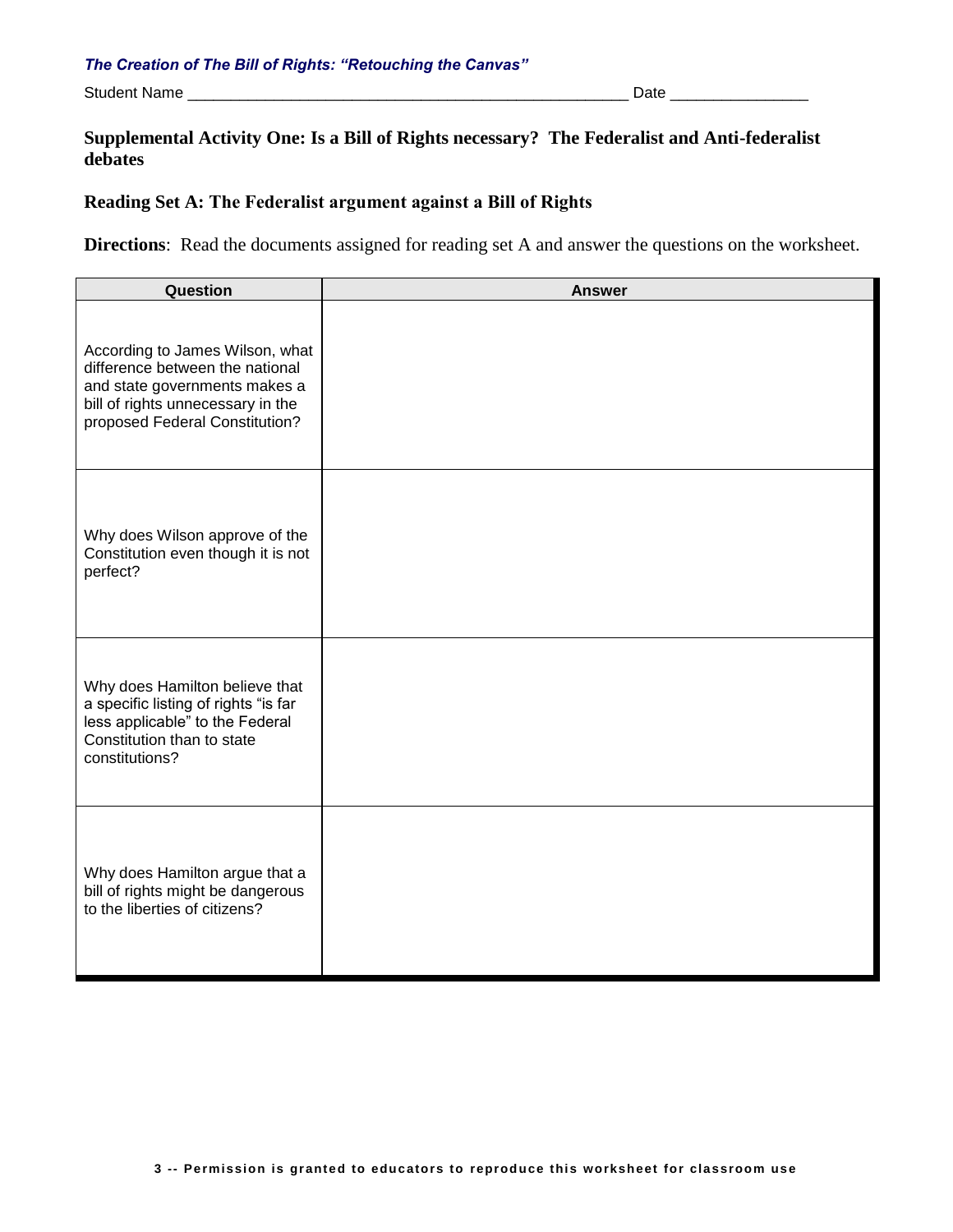Student Name \_\_\_\_\_\_\_\_\_\_\_\_\_\_\_\_\_\_\_\_\_\_\_\_\_\_\_\_\_\_\_\_\_\_\_\_\_\_\_\_\_\_\_\_\_\_\_\_\_\_\_ Date \_\_\_\_\_\_\_\_\_\_\_\_\_\_\_\_

### **Reading Set B: The Anti-federalist arguments supporting a Bill of Rights**

**Directions:** Read the following document and complete the questions on the assigned worksheet.

#### Centinel No. II, 24 October 1787

<http://www.teachingamericanhistory.com/library/index.asp?document=1939>

The reason assigned [*by Federalists*] for the omission of a *bill of rights*, securing the *liberty of the press,* and *other invaluable personal rights,* is an insult on the understanding of the people…

Mr. *Wilson* has recourse to the most flimsey sophistry in his attempt to refute the charge that the new plan of general government will supersede and render powerless the state governments…Mr. *Wilson,* asks, "What controul can proceed from the federal government to shackle or destroy that *sacred palladium* of national freedom, the *liberty of the press?*" What!—Cannot Congress, when possessed of the immense authority proposed to be devolved, restrain the printers, and put them under regulation.— Recollect that the omnipotence of the federal legislature over the State establishments is recognized by a special article, viz.—"that) this Constitution, and the laws of the United States which shall be made in pursuance thereof, and all treaties made, or which shall be made, under the authority of the United States, shall be the *supreme law* of the land; and the judges in every State shall be bound thereby, any thing in the *Constitutions* or laws of any State to the contrary notwithstanding."—After such a declaration, what security does the Constitutions of the several States afford for the *liberty of the press and other invaluable personal rights,* not provided for by the new plan?—Does not this sweeping clause subject every thing to the controul of Congress?...[T]he *laws* of Congress are to be "the *supreme law* of the land, any thing in the *Constitutions* or laws of any State to the contrary notwithstanding;" and consequently, would be *paramount* to all *State* authorities. The lust of power is so universal, that a speculative unascertained rule of construction would be a *poor* security for the liberties of the people.

Such a body as the intended Congress, unless particularly inhibited and restrained, must grasp at omnipotence, and before long swallow up the Legislative, the Executive, and the Judicial powers of the several States…From the foregoing illustration of the powers proposed to be devolved to Congress, it is evident, that the general government would necessarily annihilate the particular governments, and that the security of the personal rights of the people by the state constitutions is superseded and destroyed…

But Mr. *Wilson,* says, the new plan does not arrogate perfection, for it provides a mode of alteration and correction, if found necessary. This is one among the numerous deceptions attempted on this occasion. True, there is a mode prescribed for this purpose. But it is barely possible that amendments may be made…For to effect this (Art. 6.) it is provided, that if *two thirds* of both houses of the federal legislature shall propose them; or when two thirds of the several states by their legislatures, shall apply for them, the federal assembly shall call a convention for proposing amendments, which when ratified by three fourths of the state legislatures, or conventions, as Congress shall see best, shall controul and alter the proposed confederation…

Brutus No. II, 1 November 1787 <http://www.teachingamericanhistory.com/library/index.asp?document=1669>

[I]n forming a constitution for such a country, great care should be taken to limit and definite its powers, adjust its parts, and guard against an abuse of authority…

[R]ulers have the same propensities as other men; they are as likely to use the power with which they are vested for private purposes, and to the injury and oppression of those over whom they are placed, as individuals in a state of nature are to injure and oppress one another. It is therefore as proper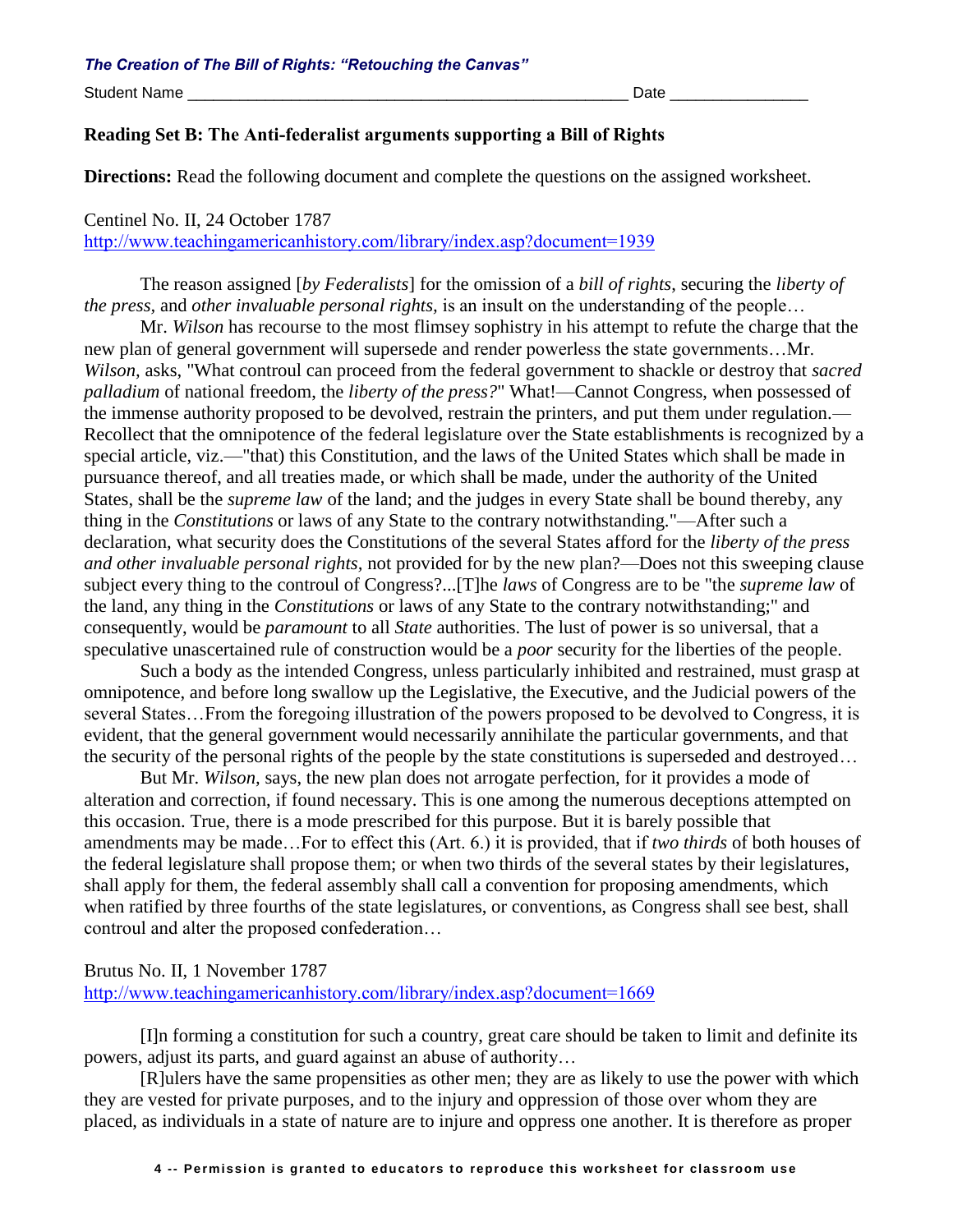### *The Creation of The Bill of Rights: "Retouching the Canvas"*

that bounds should be set to their authority, as that government should have at first been instituted to restrain private injuries. This principle, which seems so evidently founded in the reason and nature of things, is confirmed by universal experience. Those who have governed, have been found in all ages ever active to enlarge their powers and abridge the public liberty. This has induced the people in all countries, where any sense of freedom remained, to fix barriers against the encroachments of their rulers…It is therefore the more astonishing, that this grand security, to the rights of the people, is not to be found in this constitution.

It has been said, in answer to this objection, that such declaration[s] of rights, however requisite they might be in the constitutions of the states, are not necessary in the general constitution, because, "in the former case, every thing which is not reserved is given, but in the latter the reverse of the proposition prevails, and every thing which is not given is reserved." It requires but little attention to discover, that this mode of reasoning is rather specious than solid. The powers, rights, and authority, granted to the general government by this constitution, are as complete, with respect to every object to which they extend, as that of any state government—It reaches to every thing which concerns human happiness— Life, liberty, and property, are under its controul. There is the same reason, therefore, that the exercise of power, in this case, should be restrained within proper limits, as in that of the state governments. To set this matter in a clear light, permit me to instance some of the articles of the bills of rights of the individual states, and apply them to the case in question.

For the security of life, in criminal prosecutions, the bills of rights of most of the states have declared, that no man shall be held to answer for a crime until he is made fully acquainted with the charge brought against him; he shall not be compelled to accuse, or furnish evidence against himself— The witnesses against him shall be brought face to face, and he shall be fully heard by himself or counsel. That it is essential to the security of life and liberty, that trial of facts be in the vicinity where they happen. Are not provisions of this kind as necessary in the general government, as in that of a particular state?...

For the security of liberty it has been declared, "that excessive bail should not be required, nor excessive fines imposed, nor cruel or unusual punishments inflicted—That all warrants, without oath or affirmation, to search suspected places, or seize any person, his papers or property, are grievous and oppressive." These provisions are as necessary under the general government as under that of the individual states; for the power of the former is as complete to the purpose of requiring bail. imposing fines, inflicting punishments, granting search warrants, and seizing persons, papers, or property, in certain cases, as the other…

So far it is from being true, that a bill of rights is less necessary in the general constitution than in those of the states, the contrary is evidently the fact… This is expressed in positive and unequivocal terms, in the 6th article, "That this constitution and the laws of the United States, which shall be made in pursuance thereof, and all treaties made, or which shall be made, under the authority of the United States, shall be the supreme law of the land; and the judges in every state shall be bound thereby, any thing in the *constitution*, or laws of any state, *to the contrary* notwithstanding…It is therefore not only necessarily implied thereby, but positively expressed. that the different state constitutions are repealed and entirely done away, so far as they are inconsistent with this, with the laws which shall be made in pursuance thereof…[O]f what avail will the constitutions of the respective states be to preserve the rights of its citizens?…

Ought not a government, vested with such extensive and indefinite authority. to have been restricted by a declaration of rights? It certainly ought. So clear a point is this, that I cannot help suspecting, that persons who attempt to persuade people, that such reservations were less necessary under this constitution than under those of the states, are wilfully endeavouring to deceive, and to lead you into an absolute state of vassalage.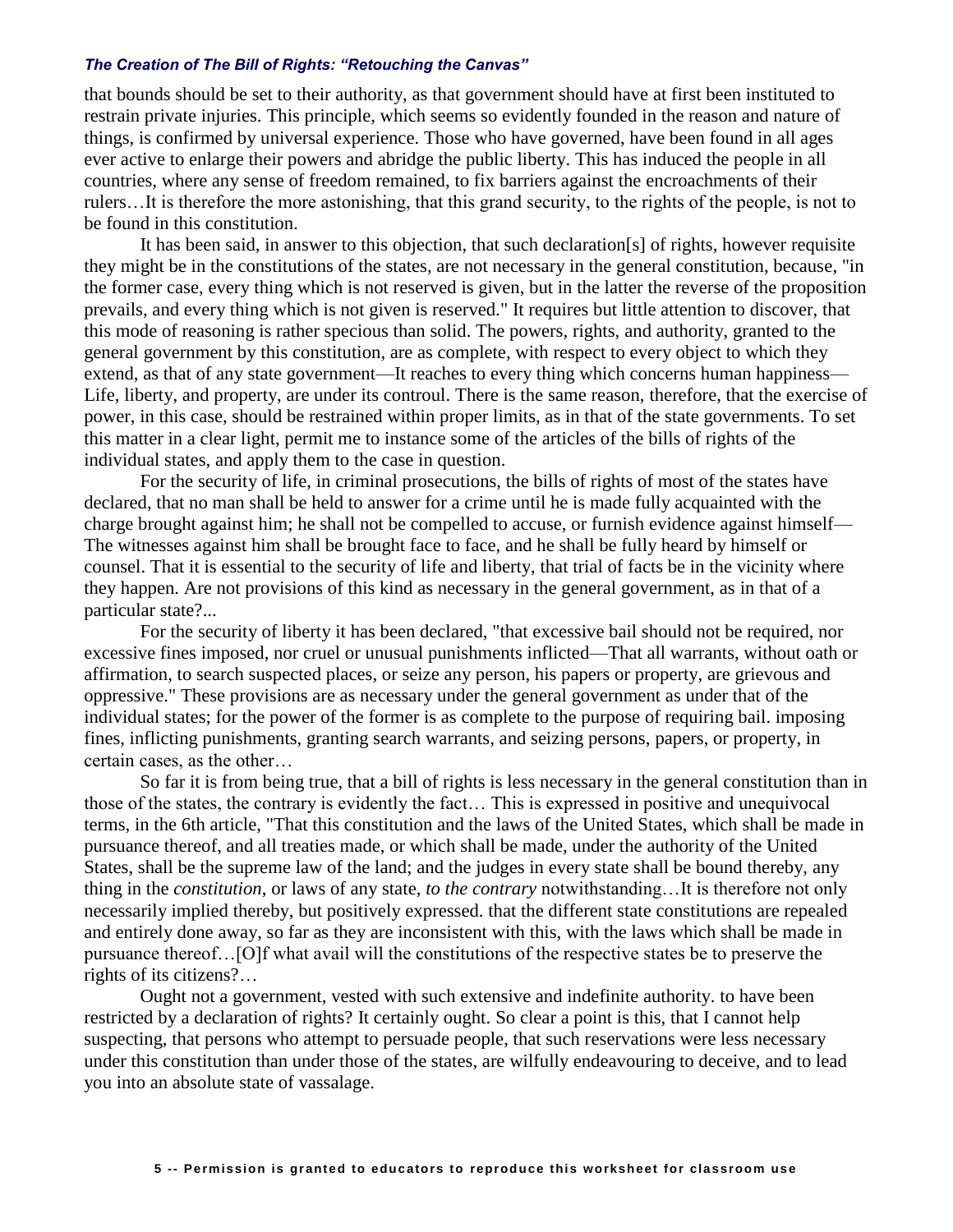#### *The Creation of The Bill of Rights: "Retouching the Canvas"*

Student Name \_\_\_\_\_\_\_\_\_\_\_\_\_\_\_\_\_\_\_\_\_\_\_\_\_\_\_\_\_\_\_\_\_\_\_\_\_\_\_\_\_\_\_\_\_\_\_\_\_\_\_ Date \_\_\_\_\_\_\_\_\_\_\_\_\_\_\_\_

### **Supplemental Activity One: Is a Bill of Rights necessary? The Federalist and Anti-federalist debates**

# **Reading Set B: The Anti-federalist arguments supporting a Bill of Rights**

**Directions**: Read the document assigned for reading set B and answer the questions on the worksheet.

| Question                                                                                                                                             | <b>Answer</b> |
|------------------------------------------------------------------------------------------------------------------------------------------------------|---------------|
| What reasons does Centinel give<br>for the necessity of a Bill of<br>Rights?                                                                         |               |
| Why does Centinel believe that<br>the "supremacy" clause in the<br>Constitution especially makes a<br>bill of rights necessary?                      |               |
| Why does Centinel reject James<br>Wilson's argument that a bill of<br>rights can be added later in the<br>form of amendments to the<br>Constitution? |               |
| Why does Brutus believe a bill of<br>rights is just as necessary in the<br>Federal Constitution as in state<br>constitutions?                        |               |